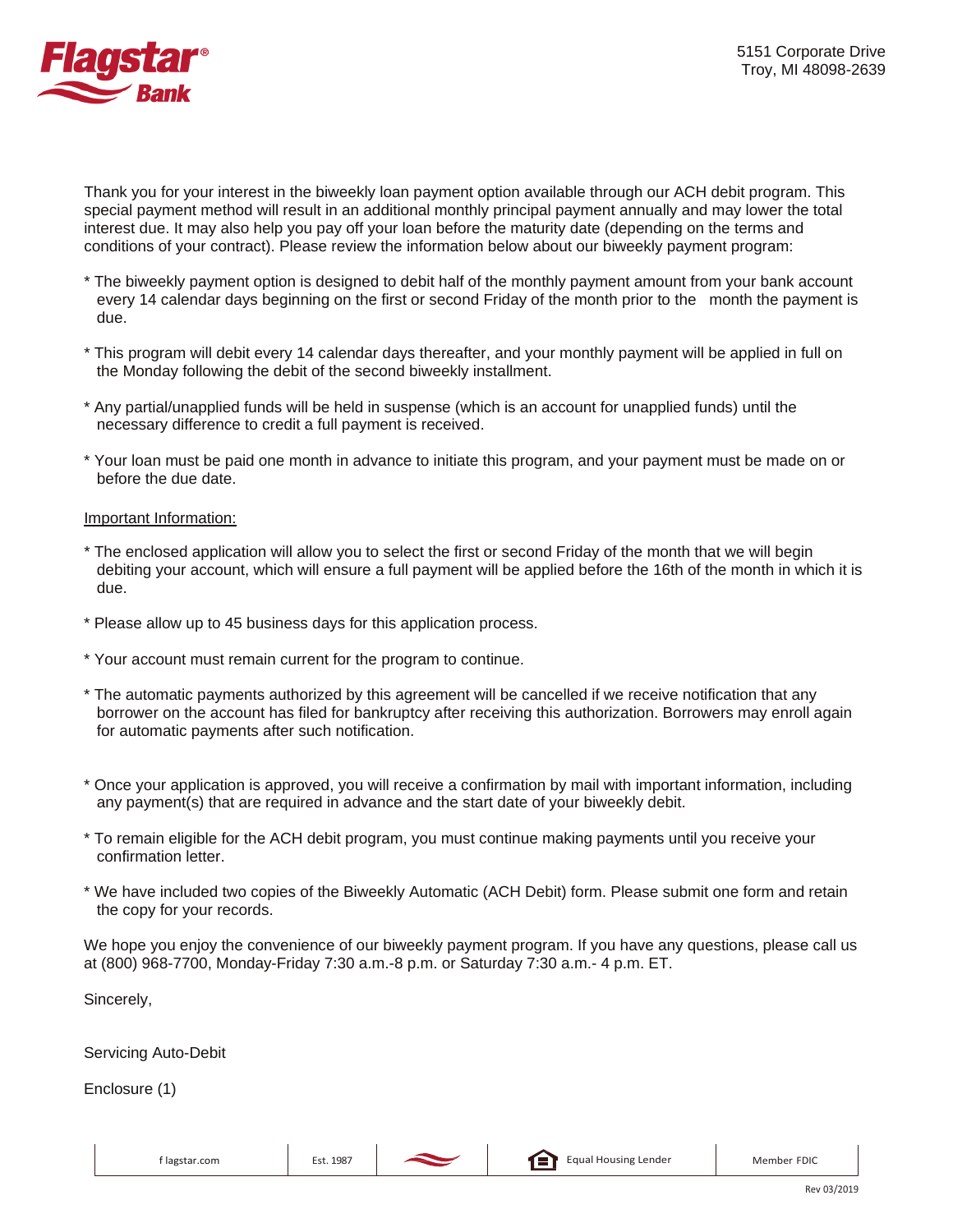## **BIWEEKLY AUTOMATIC PAYMENT (ACH DEBIT) FORM**

Loan number:

## **\*\*\*THIS FORM MUST BE RETURNED VIA SECURED/ENCRYPTED METHOD\*\*\***

#### **Use this form to authorize us, and our successors and assigns, to create automatic payments for your loan.**

## **Bank account funding**

Please print bank information in CAPITAL LETTERS (Information is available from your bank.) Submission of this payment authorization is acknowledgment that you are an authorized signer on the bank account listed for the direct payments.

| Bank name: The contract of the contract of the contract of the contract of the contract of the contract of the                                                                                                                                                                                                                                                                                                                                                                                                                                                                                                                                                                                                                                                                                                                                                                                                                                                                                                                                                                                   |  |
|--------------------------------------------------------------------------------------------------------------------------------------------------------------------------------------------------------------------------------------------------------------------------------------------------------------------------------------------------------------------------------------------------------------------------------------------------------------------------------------------------------------------------------------------------------------------------------------------------------------------------------------------------------------------------------------------------------------------------------------------------------------------------------------------------------------------------------------------------------------------------------------------------------------------------------------------------------------------------------------------------------------------------------------------------------------------------------------------------|--|
|                                                                                                                                                                                                                                                                                                                                                                                                                                                                                                                                                                                                                                                                                                                                                                                                                                                                                                                                                                                                                                                                                                  |  |
| Bank account number: experience and a series of the series of the series of the series of the series of the series of the series of the series of the series of the series of the series of the series of the series of the se                                                                                                                                                                                                                                                                                                                                                                                                                                                                                                                                                                                                                                                                                                                                                                                                                                                                   |  |
| Check here if this is: $\Box$ Checking/Money Market Account $\Box$ Savings Account (No business accounts)                                                                                                                                                                                                                                                                                                                                                                                                                                                                                                                                                                                                                                                                                                                                                                                                                                                                                                                                                                                        |  |
|                                                                                                                                                                                                                                                                                                                                                                                                                                                                                                                                                                                                                                                                                                                                                                                                                                                                                                                                                                                                                                                                                                  |  |
| Option for additional principal payment<br>My servicer is hereby authorized to debit an ADDITIONAL \$_______________________each month (in addition to my regular monthly payment) to be<br>credited to the principal balance. Please note: The amount will be half the amount indicated above for the biweekly automatic payment plan<br>and constant each month until you request a change.                                                                                                                                                                                                                                                                                                                                                                                                                                                                                                                                                                                                                                                                                                    |  |
| Auto debit authorization: I authorize my servicer to automatically debit my bank account every 14 calendar days for one half multiplied by the sum<br>of (i) my monthly payment of principal, interest and escrow, which amounts are specifically set forth in my mortgage loan documents, plus (ii) any<br>additional principal as indicated above. I understand that the payment amount for principal, interest, and escrow may vary from month to month<br>due to changes in escrow requirements or principal and interest payments for adjustable-rate mortgages, if applicable. My servicer is authorized to<br>debit my bank account until my servicer has received written/oral notification to terminate this service, as set forth in the Cancellation/Changes to<br>Payment section of the attached disclosure. Termination request must be received by my service three (3) business days prior to the next scheduled<br>biweekly debit. I acknowledge that my servicer—as the originator of the ACH debit transactions to my account—must comply with the provisions of<br>U.S. law. |  |
| I understand that (i) I must CONTINUE MAKING PAYMENTS until the date that my automatic payments will begin, of which my servicer will notify me<br>by mail and which may take up to 45 business days, and (ii) my account must remain current before the automatic payment will be authorized<br>to begin.                                                                                                                                                                                                                                                                                                                                                                                                                                                                                                                                                                                                                                                                                                                                                                                       |  |
| The biweekly payment option debits every 14 calendar days (which shall be subject to the Schedule Payment and Late Fees section of the attached                                                                                                                                                                                                                                                                                                                                                                                                                                                                                                                                                                                                                                                                                                                                                                                                                                                                                                                                                  |  |
| disclosure). Please select which Friday you wish to begin your payment draft: $\Box$ 1st Friday $\Box$ 2nd Friday                                                                                                                                                                                                                                                                                                                                                                                                                                                                                                                                                                                                                                                                                                                                                                                                                                                                                                                                                                                |  |
|                                                                                                                                                                                                                                                                                                                                                                                                                                                                                                                                                                                                                                                                                                                                                                                                                                                                                                                                                                                                                                                                                                  |  |
| Borrower's email address: Note that the set of the set of the set of the set of the set of the set of the set of the set of the set of the set of the set of the set of the set of the set of the set of the set of the set of                                                                                                                                                                                                                                                                                                                                                                                                                                                                                                                                                                                                                                                                                                                                                                                                                                                                   |  |
|                                                                                                                                                                                                                                                                                                                                                                                                                                                                                                                                                                                                                                                                                                                                                                                                                                                                                                                                                                                                                                                                                                  |  |
|                                                                                                                                                                                                                                                                                                                                                                                                                                                                                                                                                                                                                                                                                                                                                                                                                                                                                                                                                                                                                                                                                                  |  |

## **IMPORTANT INFORMATION**

## **Fax or mail this completed form and a voided personal check. (DO NOT send deposit slip. Voided check not required for savings accounts.)**

**Mail to:** Flagstar Bank | Auto Debit Department (E-115-3) | 5151 Corporate Drive | Troy, MI 48098-2639 **Fax:** (888) 548-0528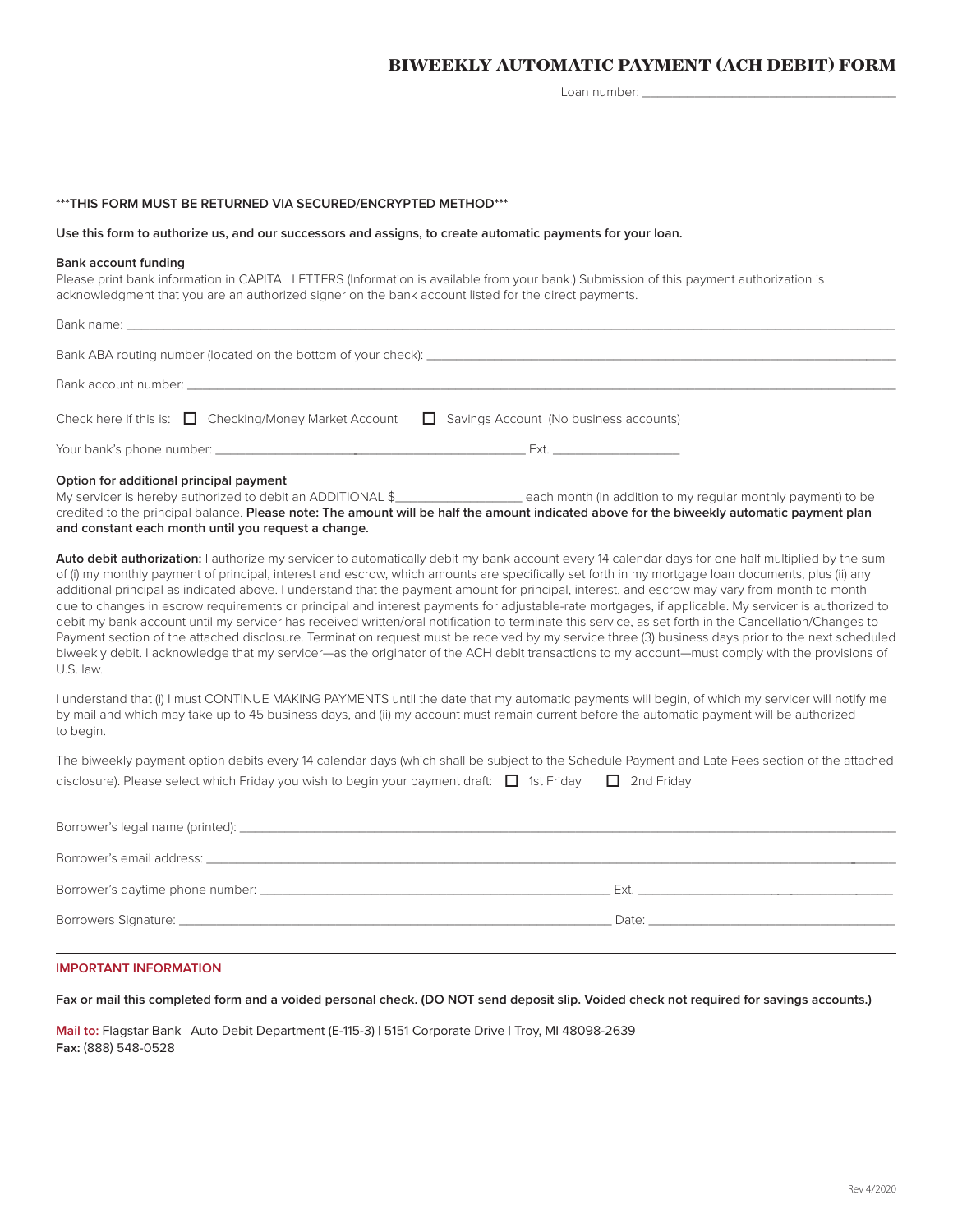## **ELECTRONIC FUNDS TRANSFER ACT DISCLOSURE**

## **Please read this disclosure carefully. This disclosure describes your rights and obligations as well as the rights and obligations of your servicer.**

By requesting my servicer to automatically deduct funds from your checking/savings account in order to make your loan payment, you acknowledge that you have read and accept all of the terms and conditions of this disclosure.

#### **Definitions**

As used in this disclosure, the relevant terms are defined as follows:

- "We" or "us" refers to your servicer, its successors, and assigns
- " You" and "your" refers to the owner of the payment account and anyone else authorized by the payment account's owner to exercise control over the payment account through this service
- Payment instructions means the information provided by you to us in order to enable us to make an electronic payment, including, but not limited to, the payment account number and payment date
- Payment account means your savings, checking, or money market deposit account from which electronic payments will be made
- Scheduled payment date is the date that you have selected for your electronic loan payment to be made
- For purposes of these disclosures, our business days are Monday through Friday. Holidays are not included.

## **Customer Responsibility**

You agree that you are responsible for all authorized transactions up to the limits allowed by applicable law. If you permit other persons to access your account, you are responsible for any transactions they authorize.

#### **Payment**

By providing us with the account information of the financial institution at which you maintain your payment account, you authorize that financial institution to follow the payment instructions that it receives through the payment system from us.

- When we receive a payment instruction, you authorize us to debit your payment account and remit funds to us on your behalf for credit to your loan account
- Your payment account must be a checking, savings, or money market deposit account
- All payments you make will be deducted from the account that you designate as your payment account
- Any payments you wish to make must be payable in U.S. dollars
- Funds must be available in your payment account on the scheduled payment date
- After funds are withdrawn from your payment account via an automatic deduction, the amount of the payment will be applied to your loan account with us

We will use our best efforts to make all of your loan payments properly. However, we shall not incur liability if we are unable to complete any loan payments initiated by you through an automatic deduction because of the existence of any one or more of the following circumstances:

- 1. The financial institution holding your payment account refuses or is otherwise unable to honor a debit originated by you, and returns that transaction to us unpaid, regardless of the reason for the return;
- 2. The financial institution that maintains your payment account mishandles or delays a payment requested by us on your behalf;
- 3. You have not provided us with the correct account information for the payment account; or,
- 4. Circumstances beyond our control (such as, but not limited to, fire, flood, or interference from an outside force) prevent the proper execution of the transaction, and we have taken reasonable precautions to avoid those circumstances.

Provided that none of the foregoing four (4) exceptions apply, if we cause an incorrect amount of funds to be removed from your payment account or cause funds from your payment account to be directed to us in a manner inconsistent with your payment instructions, we shall be responsible for returning the improperly transferred funds to your payment account.

We are responsible only for exercising ordinary care in processing payments upon your authorization in accordance with this agreement. We will not be liable in any way for damages or charges you incur if you do not have sufficient funds in your payment account to make a loan payment that you have scheduled pursuant to the terms of this agreement.

#### **Periodic statements**

You will receive a monthly account statement, unless there are no transfers in a particular month. In which case you will receive a statement at least quarterly.

#### **Disclosure of Information to Third Parties**

We will disclose information about your account or the transfers you make pursuant to the terms of this agreement to third parties only:

- 1. Where it is necessary for completing servicing transfers, including to allow successor payees to continue automatic payments after the servicing transfer; or
- 2. In order to verify the existence and condition of your account for a third party, such as a credit bureau or merchant; or
- 3. In order to comply with governmental or court orders, or other reporting requirements; or
- 4. If you give us your written permission; or
- 5. To companies affiliated with us.

## **Scheduled Payments and Late Fees**

Except as noted in this section, your electronic loan payment will be processed bi-weekly, on the dates you have selected. Each payment may take up to three (3) business days before being debited from the payment account. If your electronic loan payment is ever scheduled to be processed on a weekend or federal holiday, we will process the payment on the prior day that is not a weekend or federal holiday.

## **Bankruptcy**

Rev 4/2020 The automatic payments authorized by this agreement will be cancelled if we receive notification that any borrower on the account has filed for bankruptcy after receiving this authorization. Borrowers may enroll again for automatic payments after such notification.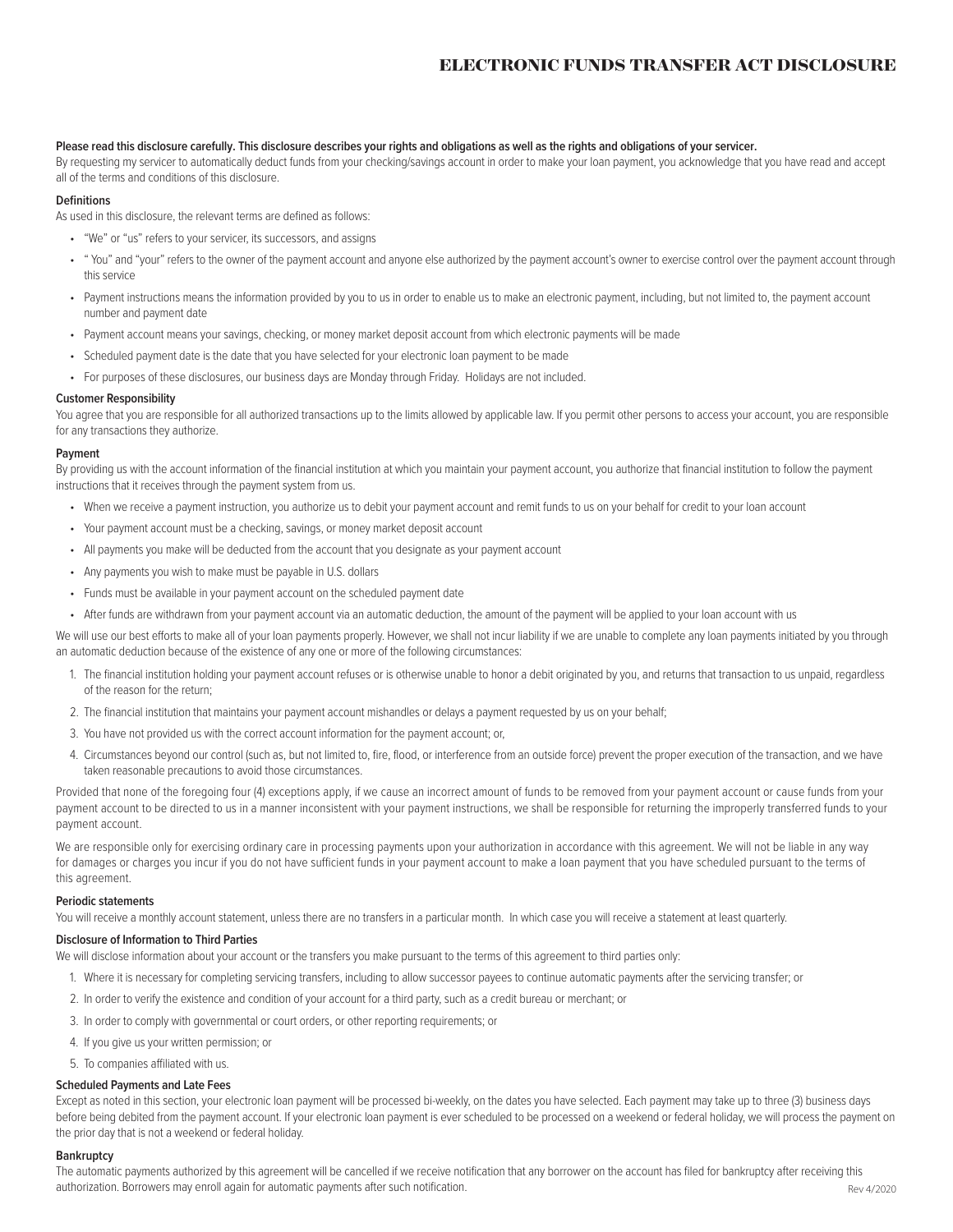## **ELECTRONIC FUNDS TRANSFER ACT DISCLOSURE**

## **Please note: Late charges will be assessed if your payment is not received and applied by the expiration of your grace period.**

If you properly follow the procedures described in this agreement and we fail to make a payment according to the payment instructions received, you will not be assessed a late fee.

## **In the Event a Service Transaction is Returned**

The Bank will attempt once to draft your auto debit funds. If your payment account does not have sufficient funds to make the authorized bi-weekly payment as of the date the transfer or payment is attempted or scheduled to be made, the transfer or payment may be cancelled. We will notify you by U.S. mail, but we shall have no obligation or liability if we do not complete a transfer or payment because there are insufficient funds in your payment account to process the transaction. In all such cases, you are responsible for making alternate arrangements for the payment. If any draft is returned to us as non-sufficient funds, you agree to pay a returned charge which shall be equal to the NSF charge that we currently have in effect.

## **Cancellation/Changes to Payment Instructions**

If you wish to cancel the payments that you have authorized pursuant to the terms of this agreement, you must notify us orally or in writing at least three (3) business days prior to the scheduled payment date at the following address:

Flagstar Bank Auto Debit Department 5151 Corporate Drive (E-115-3) Troy, MI 48098-2639

Or fax notification to us at (888) 548-0528.

Any changes to your payment instruction, including changes to the payment amount and/or the payment account must be made in writing to the above address

## **Errors, Unauthorized Transactions and Questions**

In case of errors or questions about the transactions processed pursuant to this agreement, you should contact us as soon as possible.

Write us: Flagstar Bank Auto Debit Department 5151 Corporate Drive (E-115-3) Troy, MI 48098-2639

If you think that your statement is wrong or if you need more information about a transaction listed on your statement, we must hear from you no later than sixty (60) calendar days after you received the FIRST statement on which the problem or error appeared. You must:

- Tell us your name and loan account number;
- Describe the error or the transaction you are unsure about, and explain as clearly as you can why you believe it is an error or why you need additional information; and,
- Tell us the dollar amount of the suspected error

If you notify us orally, we may require that you send your complaint in writing within ten (10) business days. We will determine whether an error occurred within ten (10) business days after we hear from you and will correct any error promptly.

However, if we need more time, we may take up to forty-five (45) calendar days,(or ninety (90) calendar days if the alleged error involves an electronic fund transfer from a payment account outside of a state, territory or possession of the United States) to investigate the complaint or question. If we decide to do so, we will credit your payment account within ten (10) business days for the amount you think is in error, so that you may have the use of the money during the time it takes us to complete our investigation. If we ask you to put your complaint or question in writing and we do not receive it within ten (10) business days, we may not credit your account.

We will tell you the results within three (3) business days after completing our investigation. If we decide that there was no error, we will send you a written explanation. You may ask for copies of documents that we used in our investigation.

## **Amendments to Agreement**

This agreement may be amended by us from time to time. In the event of an amendment, we will provide you notice at least twenty one (21) business days in advance.

## **Governing Law**

This agreement shall be governed and construed in accordance with the laws of the state of Michigan.

## **Regulatory Authority**

If you believe that any provision of the Electronic Funds Transfer Act has been violated, you should notify the Consumer Financial Protection Bureau: Consumer Financial Protection Bureau P.O. Box 4503 Iowa City, Iowa 52244 (855) 411-2372